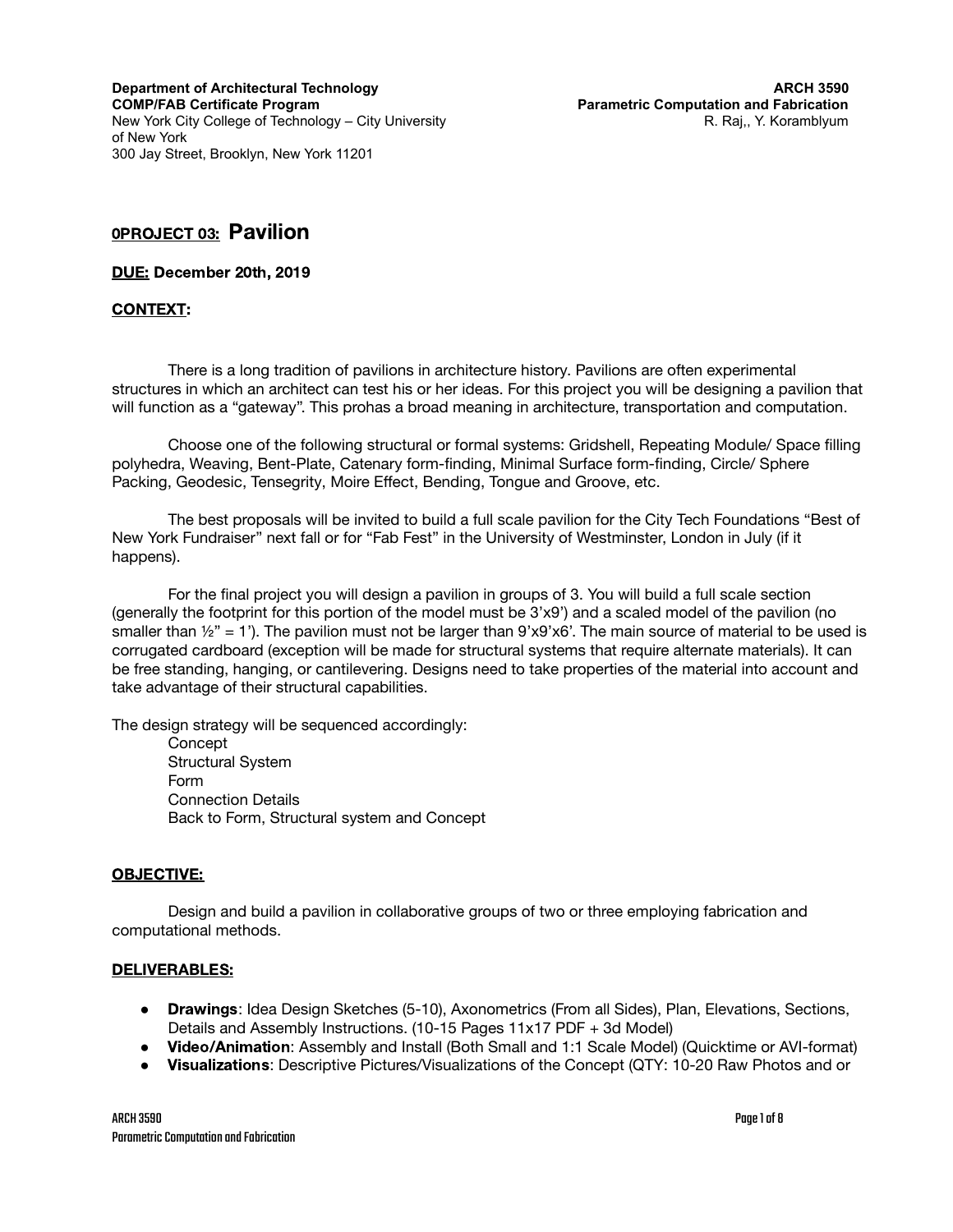2-3 300dpi JPG Visualizations)

- Model: 1:1 Scale Sectional
- Model: Scaled Pavilion (Scale to be determined by proposed design) parts are to be designed with the full scale pavilion in mind. Full scale parts would need to fit on the laser cutter bed. See the City Tech Fab [Lab](http://www.nycctfab.com/equipmentlaser-cutting) Website for Details.
- **Model: 1:1 Prototypes of Joining Methodologies**

## EXECUTION PLAN / DUE DATES:

November 15th- Concept: Project Review, Group Assembly and Discussion Sketching Ideas November 22nd - Exploration of Structural system (cardboard and chipboard sketch models)(Group Desk Crits) not overall form!

November 27th - Massing and Form of pavilion incorporating structural system (Group Desk Crits) December 6th - Scaled Model (Group Desk Crits)

December 18th- Connection Details with Sectional 1:1 Model (Group Desk Crits) December 20th - Final Presentation

### REFERENCES:

FAB [FEST](http://fabfest.london/fabfest-home-2018/) 80 [HRZ](https://www.archdaily.com/904297/80hz-thomas-wing-evans)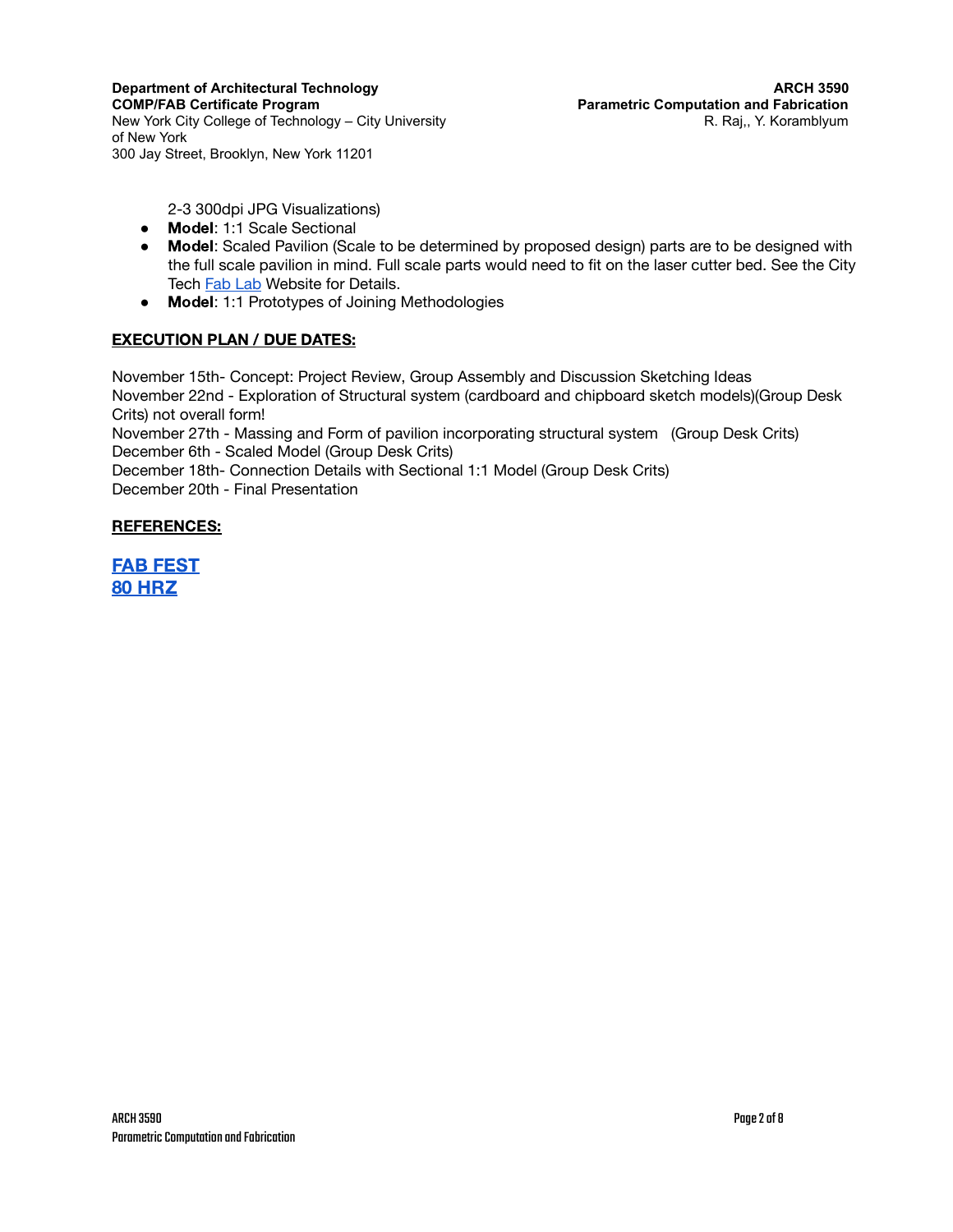**Department of Architectural Technology COMP/FAB Certificate Program**  New York City College of Technology – City University of New York

300 Jay Street, Brooklyn, New York 11201

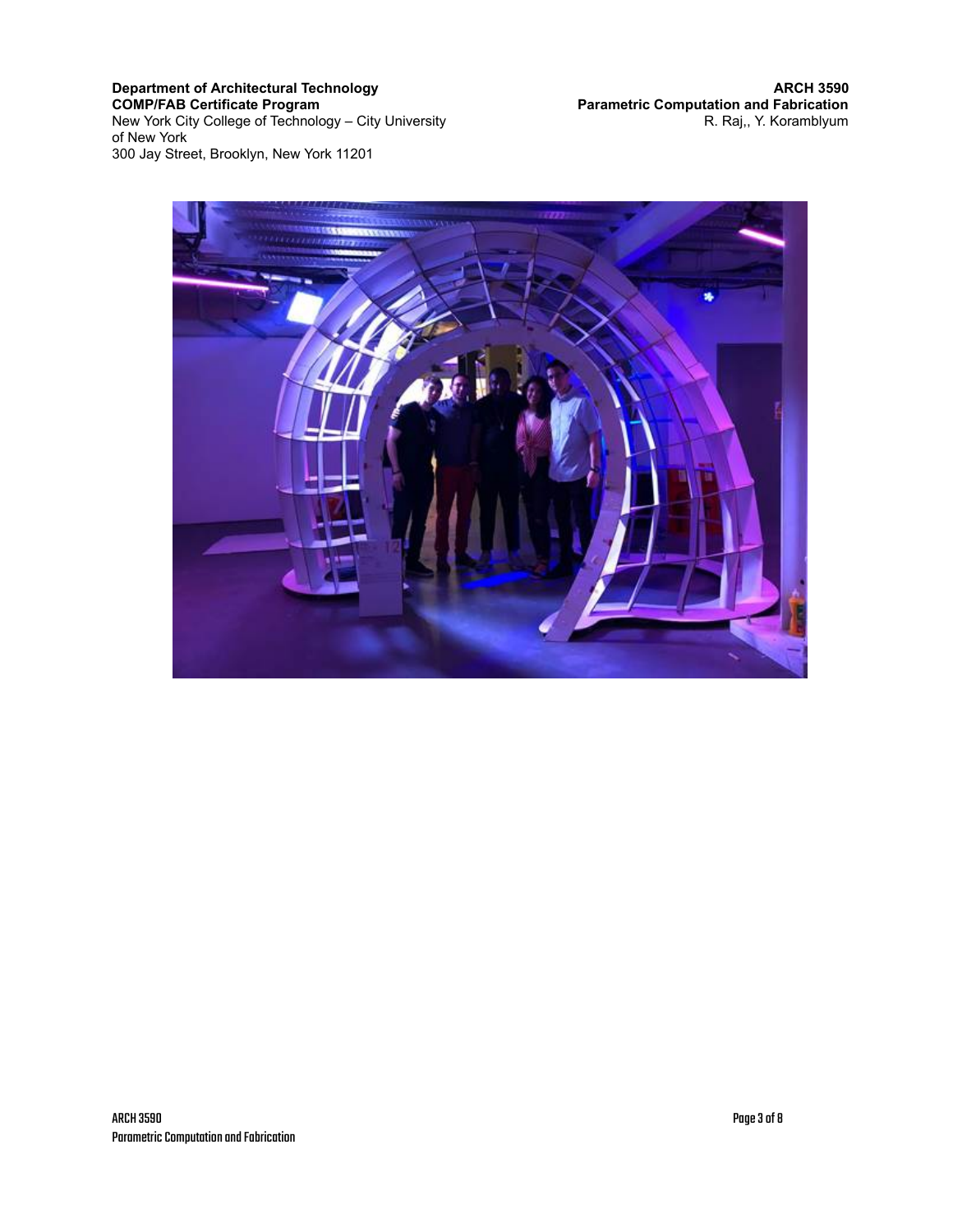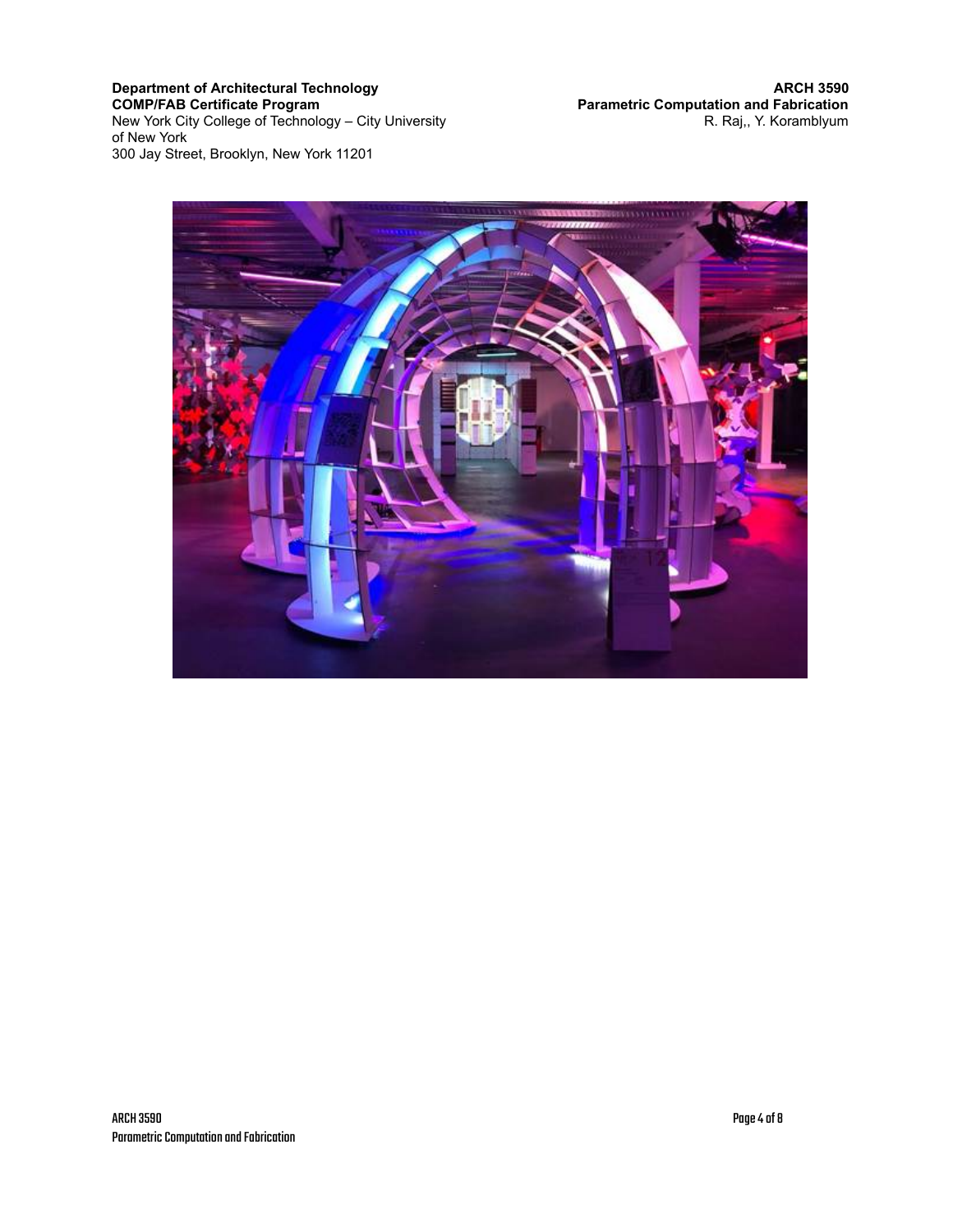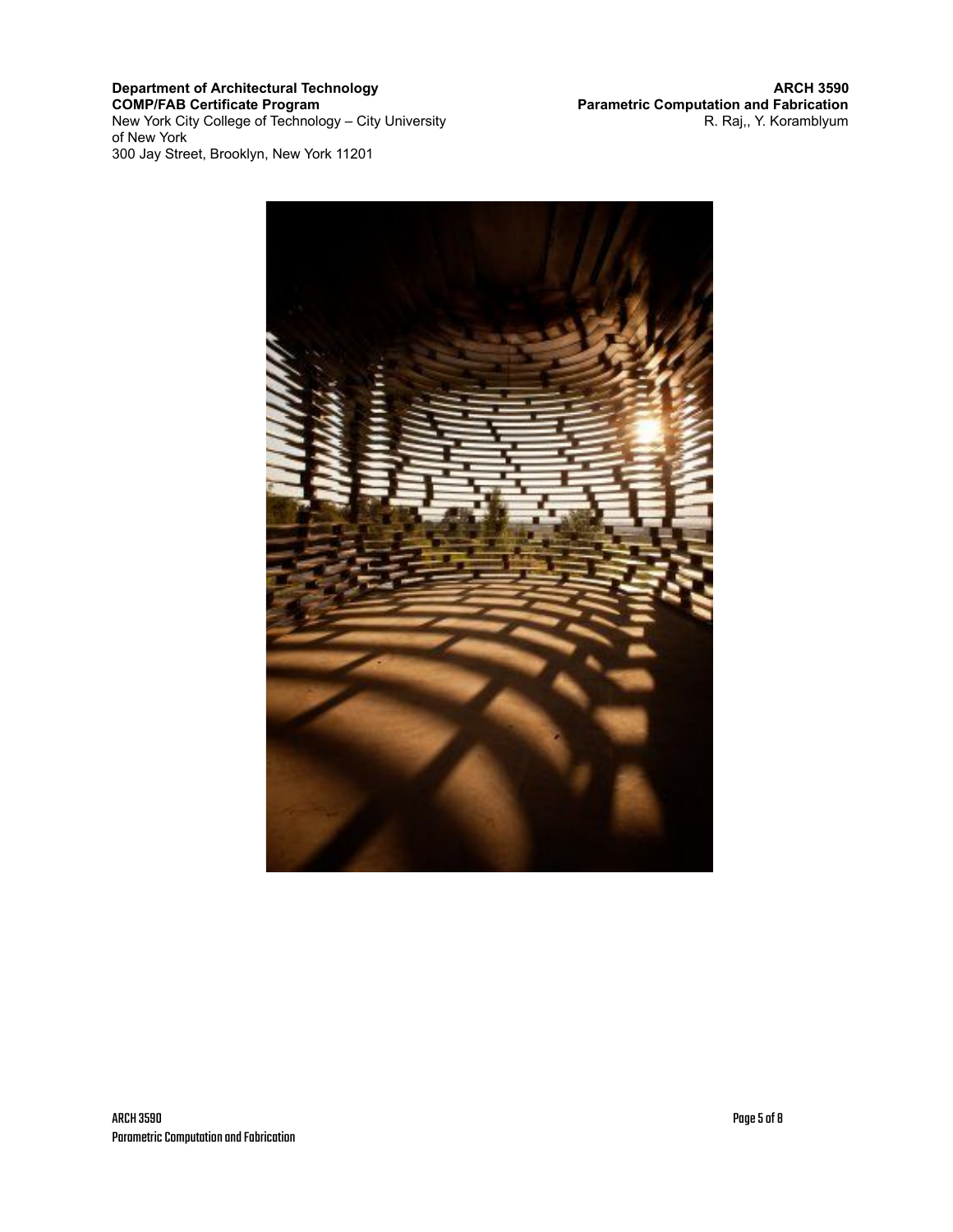#### **Department of Architectural Technology COMP/FAB Certificate Program**  New York City College of Technology – City University of New York

300 Jay Street, Brooklyn, New York 11201

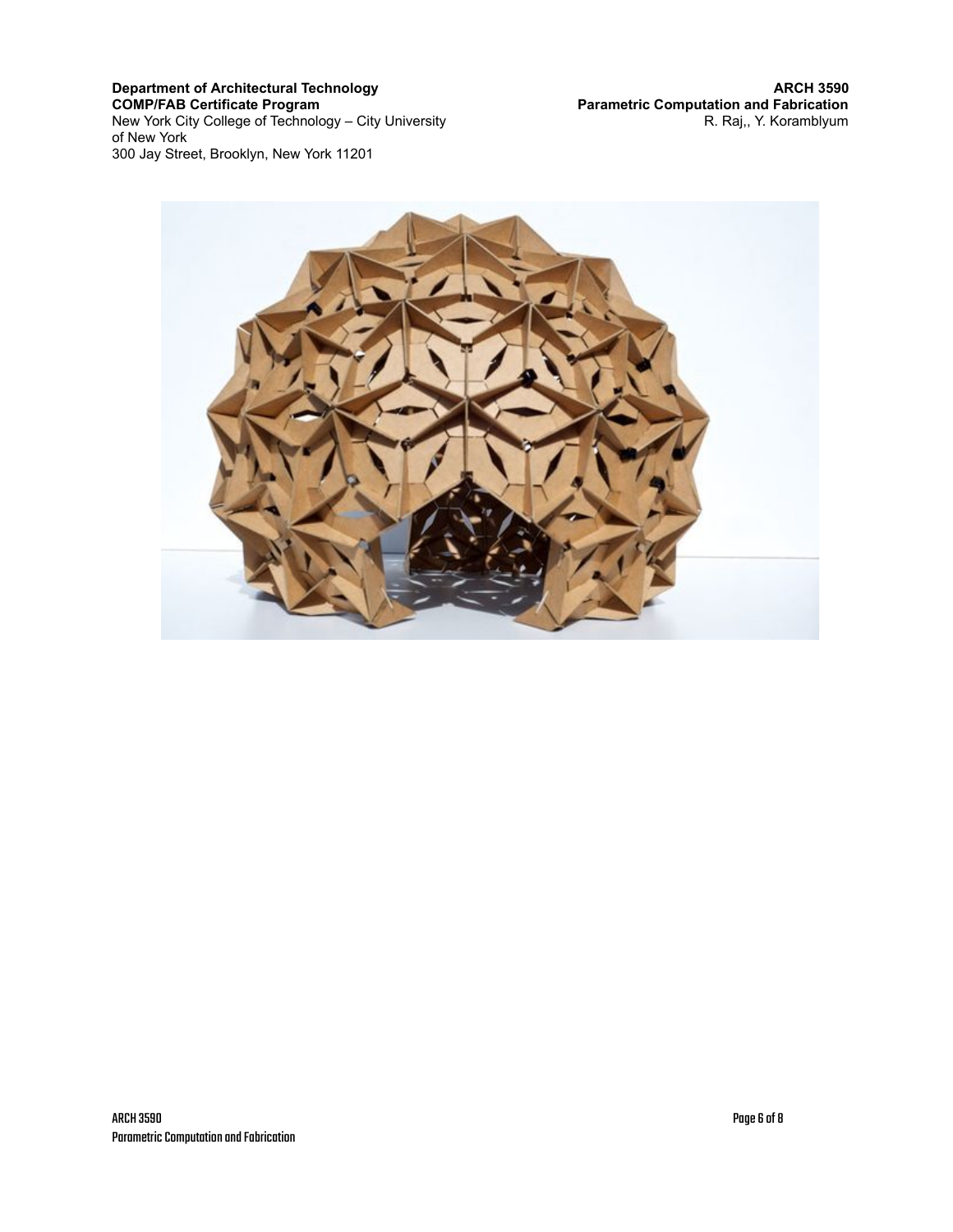